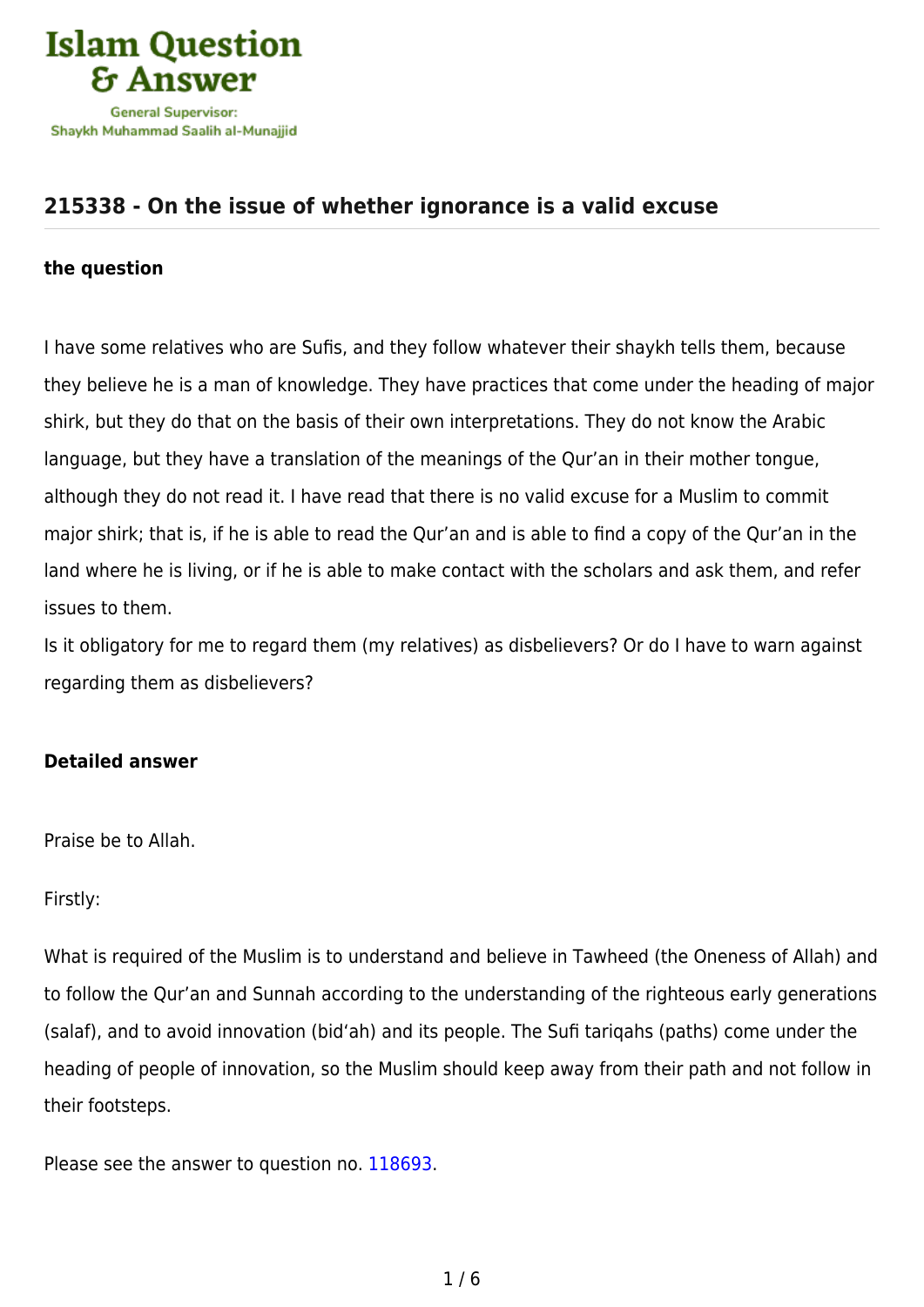

## Secondly:

It is not permissible to take the issue of calling a Muslim a disbeliever (kaafir) or an evildoer (faasiq) lightly, because that comes under the heading of fabricating lies against Allah and fabricating lies against His Muslim slaves. It is not permissible to call a Muslim a disbeliever or an evildoer unless he commits that which would support that appellation in word or deed, based on clear evidence from the Qur'an and Sunnah.

Moreover, it is not permissible to call him a disbeliever or evildoer until all conditions required for calling him such are met, and all impediments to that are absent.

One of those conditions is that he should be aware that his words and practice contradict the teachings of Islam, which led to him becoming a disbeliever or evildoer.

One of the impediments to that is if he bases his action on a misinterpretation, or he may have some specious argument that he thinks provides evidence for his practice, or he is in such a situation that he cannot understand the shar'i evidence in a proper manner. A person can only be deemed a disbeliever after there is certainty that he is deliberately going against the teachings of Islam and he is not ignorant of the issue.

For more information on the guidelines on whether or not a person may be deemed a disbeliever, please see the answer to question no. [85102](https://islamqa.com/en/answers/85102).

### Thirdly:

The correct view with regard to the issue of ignorance and whether ignorance is a valid excuse is that if a Muslim is proven to be a Muslim, he cannot be stripped of this description on the basis of mere doubt; rather he cannot be stripped of this description except on the basis of certainty and after establishing proof against him in such a way that leaves him with no excuse.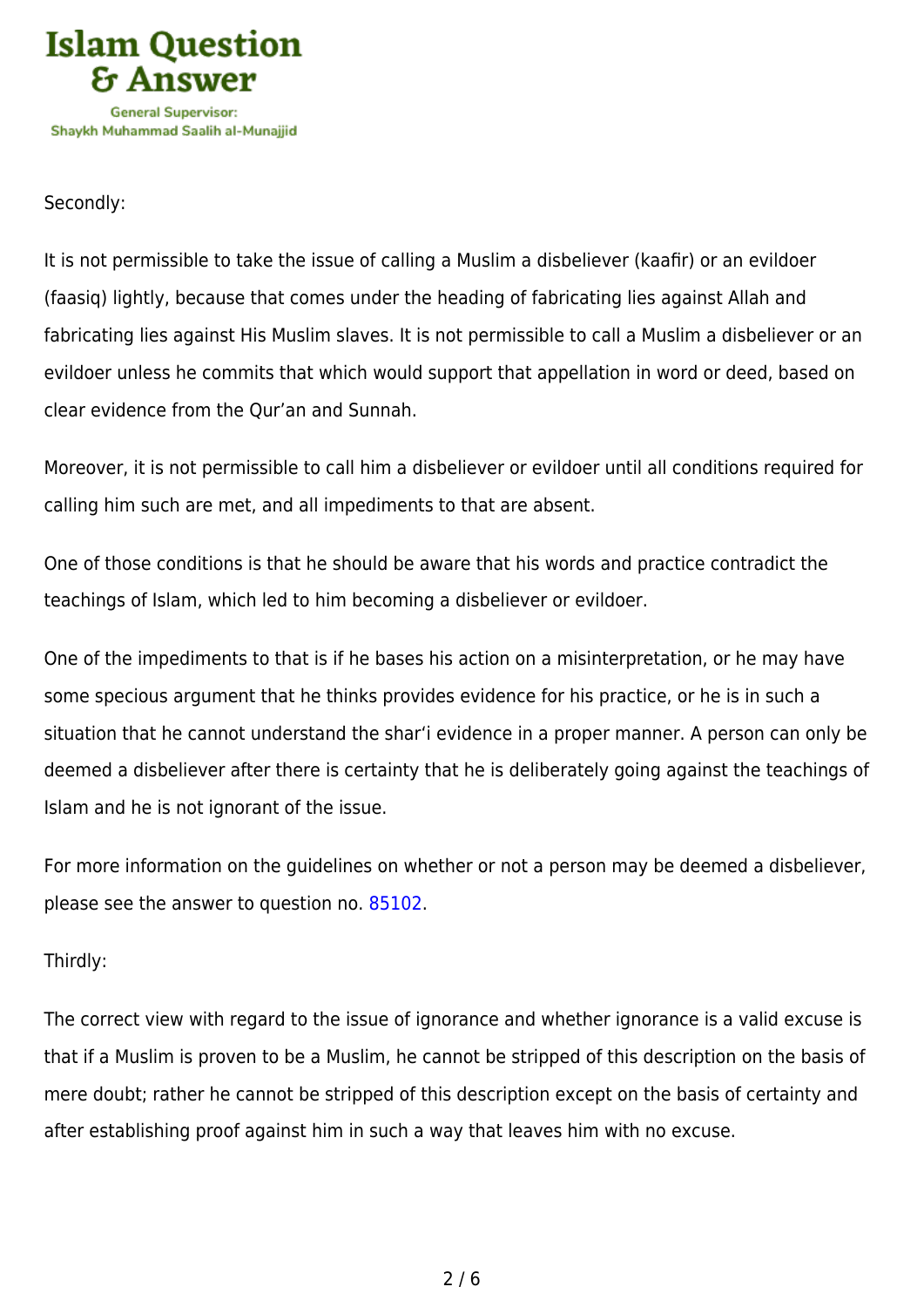

Shaykh Muhammad ibn 'Abd al-Wahhaab (may Allah have mercy on him) said:

If we do not describe as a disbeliever one who worships the idol on the grave of 'Abd al-Qaadir or worships the idol on the grave of Ahmad al-Badawi [the "idols" in question are structures over the graves, to which some people devote practices that constitute worship], and the like, because of their ignorance and because there is no one who ever alerted them to their mistake, then how could we regard as a disbeliever one who never associated anything with Allah if he does not migrate to us, or if he does not regard others as disbelievers and fight them? "Exalted are You, [O Allah]; this is a great slander" [an-Noor 24:16].

End quote from ad-Durar as-Saniyyah (1/104)

it is well-established that basically these non-Arabs have grown up in countries and societies where ignorance of many of the rulings and teachings of Islam is the norm, especially with regard to issues having to do with the Sunnahs and also the foundations of Tawheed. Rather they believe in general terms, but are ignorant of many of the details.

Shaykh al-Islam Ibn Taymiyah (may Allah have mercy on him) said:

Regarding someone as a disbeliever is like a warning of hellfire, even if it is because the one who is so described is saying something that implies rejection of what the Messenger taught; that man may be new in Islam, or may be living in the wilderness, far from centres of teaching.

Such a person should not be deemed a disbeliever for something he rejected of the teachings of Islam until proof has been established in his case. A man may not have heard of some particular text, or he may have heard of it but it was not proven to him to be sound and correct, or he may have already some idea established in his mind that contradicts the text and so he misinterpreted the text.

I always remember the hadith in as-Saheehayn about the man who said: "…When I die, burn me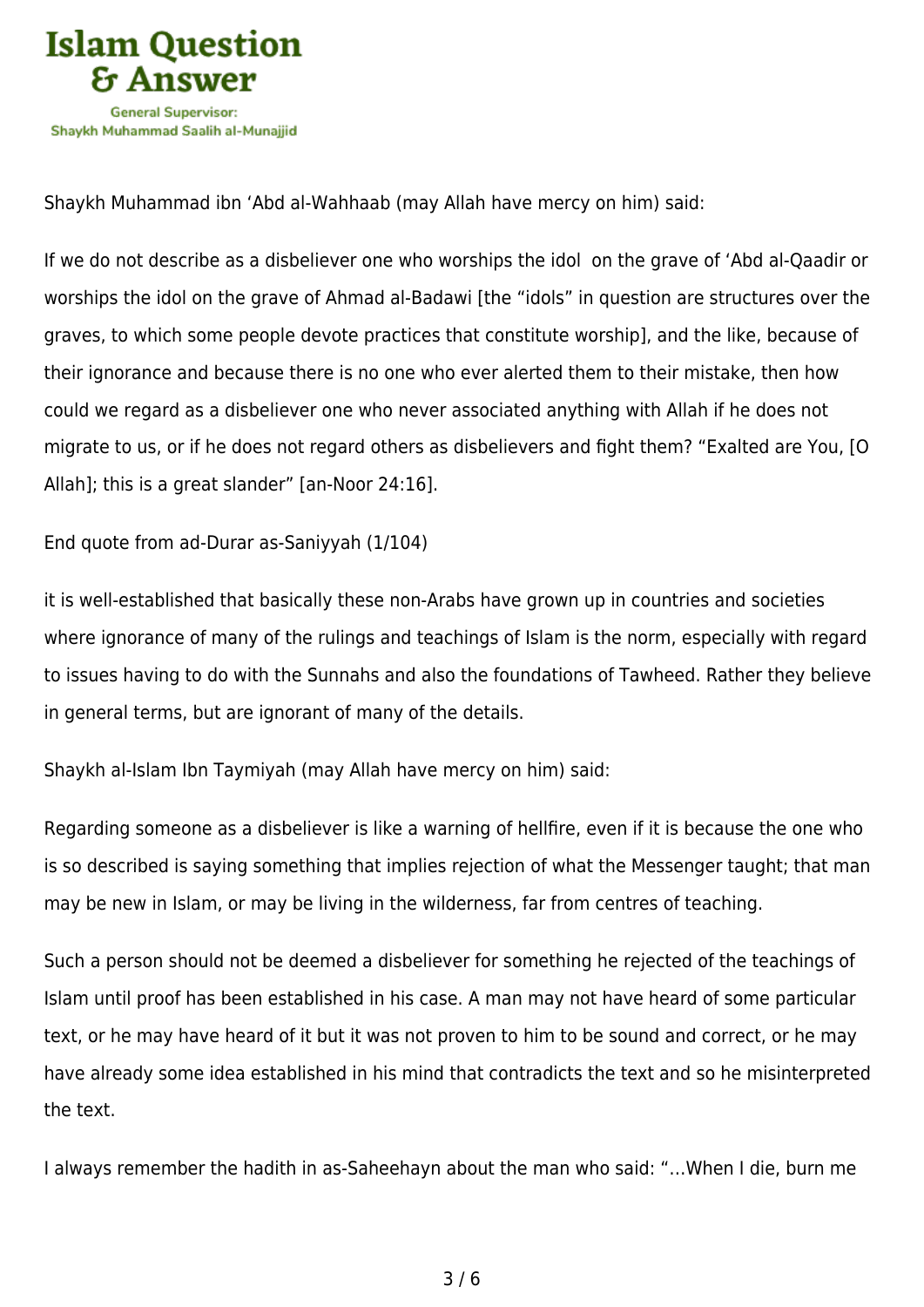

then crush (my bones), then scatter me in the wind and in the sea, for by Allah, if Allah grasps hold of me, He will punish me as He has never punished anyone. They did that to him, then He said to the land: Return what you have taken, and he was standing there. Then He said to him: What made you do what you did? He said: Fear of You, O Lord. And Allah forgave him because of that."

This was a man who doubted the might of Allah, and doubted that He would be able to bring him back to life after his ashes were scattered; in fact he believed that he would not be resurrected, which constitutes disbelief according to the consensus of the Muslims. But he was ignorant and did not know that, yet he was a believer who feared that Allah would punish him, so Allah forgave him because of that.

If a person misinterprets a religious text when he is qualified to engage in ijtihad and is keen to follow the Messenger, it is more appropriate that he should be forgiven than someone like the person who is mentioned in the hadith.

End quote from Majmoo' al-Fataawa (3/231).

He also said:

Many people may grow up in places and times where there is not much left of knowledge of the revelations of Allah, to the extent that there is no one left who can teach others that with which Allah sent His Messenger of the Book and wisdom, so they do not know much of that with which Allah sent His Messenger, and there is no one there to teach them that. Such people cannot be deemed disbelievers. Therefore the leading scholars were unanimously agreed that whoever grew up in the wilderness, far away from people of knowledge and faith, and is new in Islam, if he rejects some of these well-known, mutawaatir rulings of Islam, he is not to be deemed a disbeliever until he learns the message with which the Messenger was sent.

End quote from Majmoo' al-Fataawa (11/407).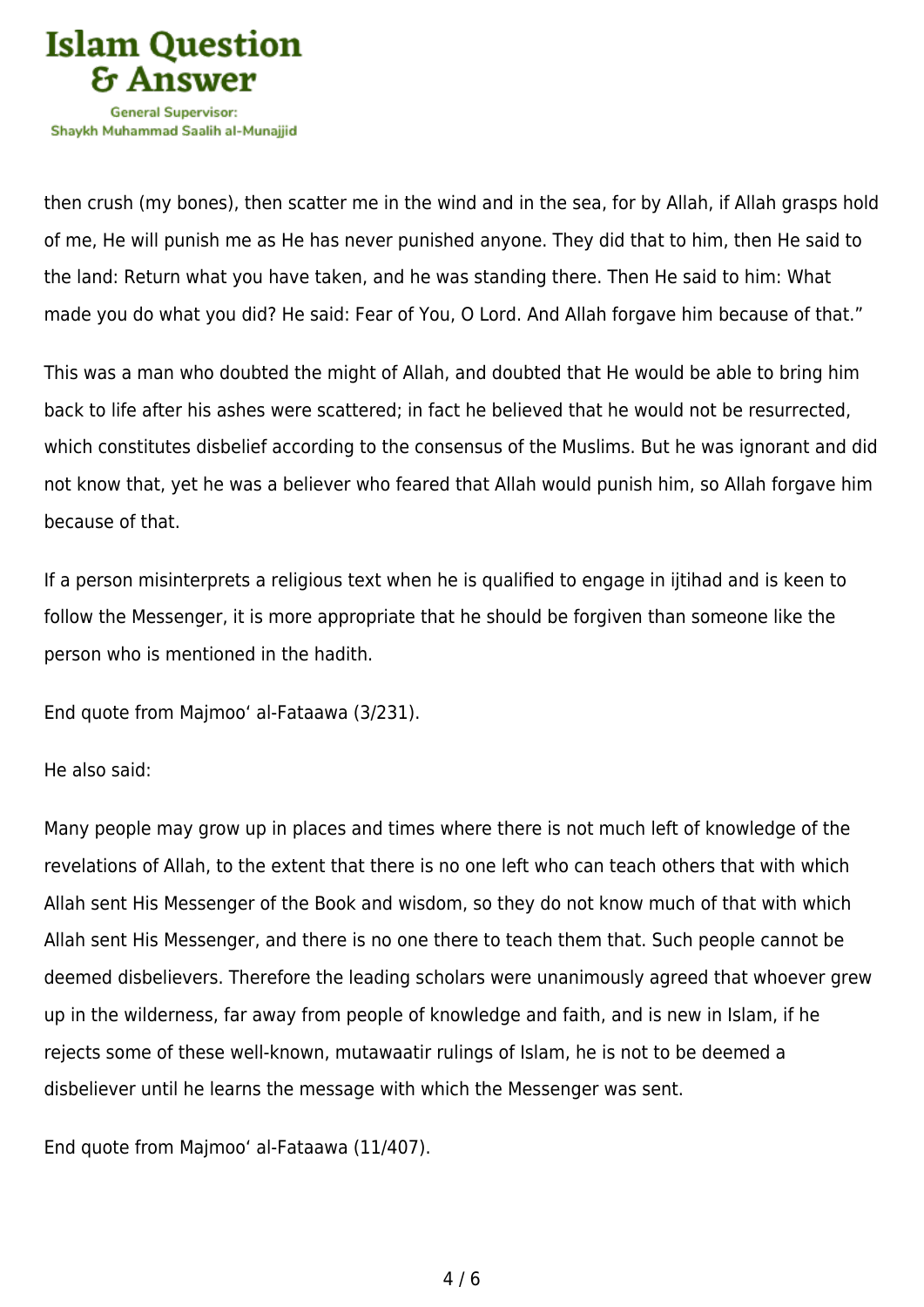

Their merely knowing a translation of the meanings of the Qur'an is not enough; rather even if they are able to read it in Arabic, that is not enough. How many of those who speak Arabic and have some knowledge of the language still cannot understand from reading the texts of the Qur'an and Sunnah that what they are doing is wrong or invalid, or whether it is shirk or not.

Al-Haafiz Ibn Hajar (may Allah have mercy on him) said:

Al-Ghazaali said in his book at-Tafriqah bayna al-Eemaan wa'z-Zandaqah: What we must be very careful not to do is to call people disbelievers, and we should avoid that as much as possible, for the error in not labelling one thousand disbelievers as a disbelievers is less grave than the error of shedding the blood of one Muslim.

End quote from Fat-h al-Baari (12/300).

What the questioner in this case should do is strive to call his relatives and acquaintances by teaching them true Tawheed and Sunnah, and bearing with patience their offence, rejection and harshness. The greatest attitude that he can have towards people is as Allah, may He be exalted, says (interpretation of the meaning):

"And who is better in speech than one who invites to Allah and does righteousness and says, "Indeed, I am of the Muslims'?

And not equal are the good deed and the bad. Repel [evil] by that [deed] which is better; and thereupon the one whom between you and him is enmity [will become] as though he was a devoted friend.

But none is granted it except those who are patient, and none is granted it except one having a great portion [of good].

And if there comes to you from Satan an evil suggestion, then seek refuge in Allah . Indeed, He is